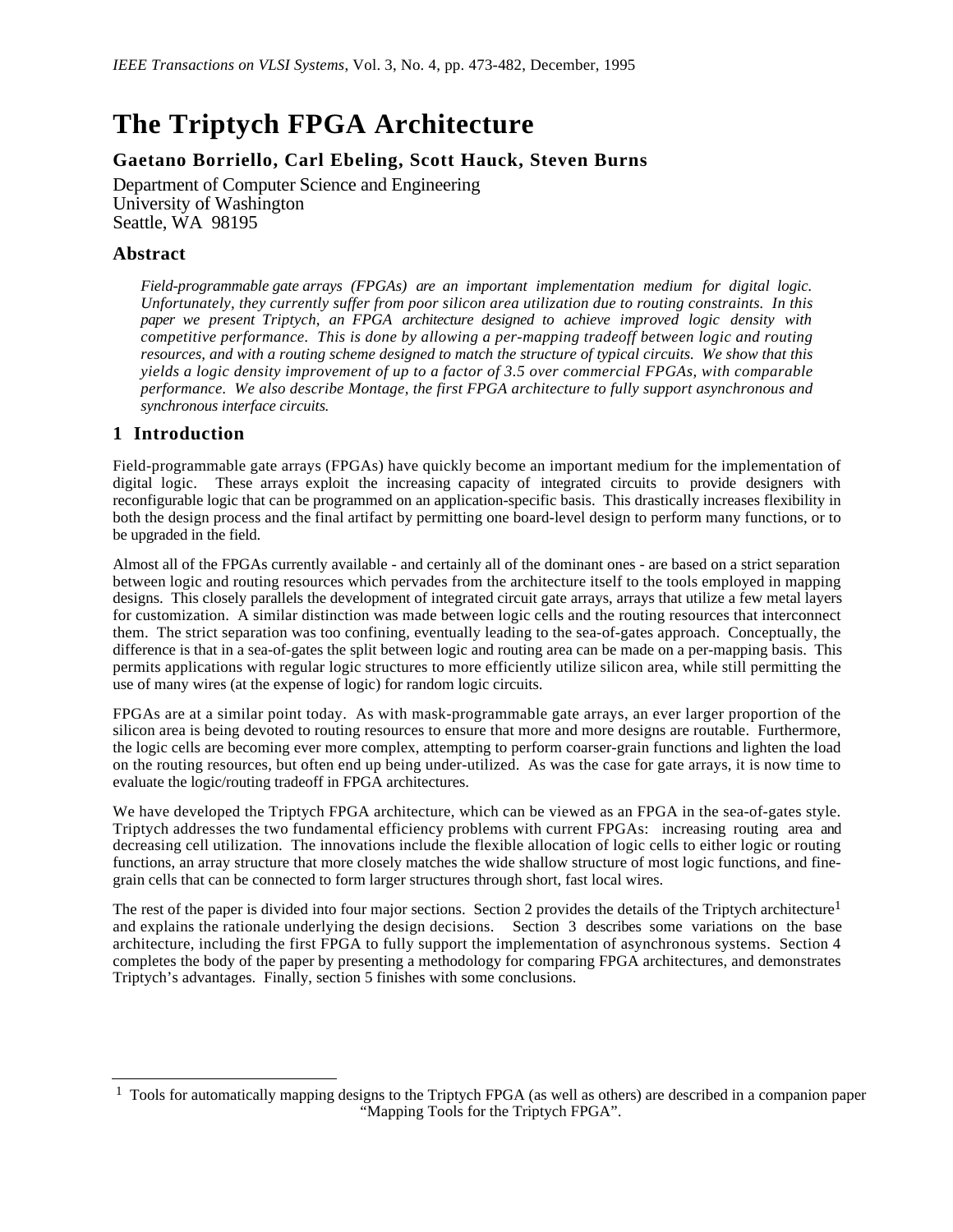#### **2 The Triptych Architecture**

The overall goal motivating the development of the architectures described in this paper was to reduce the significant cost paid for routing in standard FPGAs. The approach taken is twofold. First, instead of having a strong separation between logic and routing resources, with the percentage of each fixed in the architecture, the resources are combined in a way that allows the tradeoff of logic and routing resource on a per-mapping basis. This is done by replacing the logic blocks of standard architectures with Routing & Logic Blocks (RLBs), which perform both logic and routing tasks. The second modification is to match the structure of the logic array to that of the target circuits, rather than providing an array of logic cells embedded in a general routing structure. Most circuits are wide and shallow, with large fan-in/fanout trees (figure 1). By matching the physical structure to this logical structure, we reduce the amount of "random" routing that is otherwise required.



**Figure 1.** View of a multi-level combinational logic circuit as interleaved fanin/fanout trees.



**Figure 2.** The overall structure of the Triptych FPGA shown in a progression of steps. The basic fanin/fanout structure (a) is augmented with segmented routing channels (b) attached to a third RLB input and output. The structure (c) is obtained by merging two copies of (b), with data flowing in opposite directions in the two copies. Shown in (d) are the connections between the two copies at diagonal crossings.

The Triptych routing structure is shown in figure 2. Short, fast connections are provided between cells in a checkerboard pattern, with signals flowing from left to right. This basic structure is augmented with segmented routing channels between the columns that facilitate larger fanout structures than is possible in the basic array. Finally, two copies of the array, flowing in opposite directions, are overlaid. Connections between the planes exist at the crossover points of the short diagonal wires. It is clear that this array does not allow arbitrary point-to-point routing like that associated with the Xilinx FPGA. However, we claim that this array matches the form of a large class of circuits, and that a mapping strategy that takes this structure into account can produce routable implementations<sup>1</sup>. Such an approach will use the fast diagonal connections for critical paths, while less critical signals can be routed longer distances via segments for vertical movement, and unused RLB inputs for horizontal movement.

#### **2.1 RLB structure**

 $\overline{a}$ 

A logical schematic of the Triptych RLB is show in Figure 3. As can be seen, the cell is designed to handle both function calculation and signal routing simultaneously (hence the name *routing and logic block*, RLB). It takes input from three sources and feeds them into a function block capable of computing any function of these three inputs, and the output can then be used in latched or unlatched form. The RLB's three outputs can choose from any of the three inputs and either the latched or unlatched version of the function block output. One last feature is the

<sup>&</sup>lt;sup>1</sup> Descriptions of such mapping tools can be found in the companion paper "Mapping Tools for the Triptych FPGA"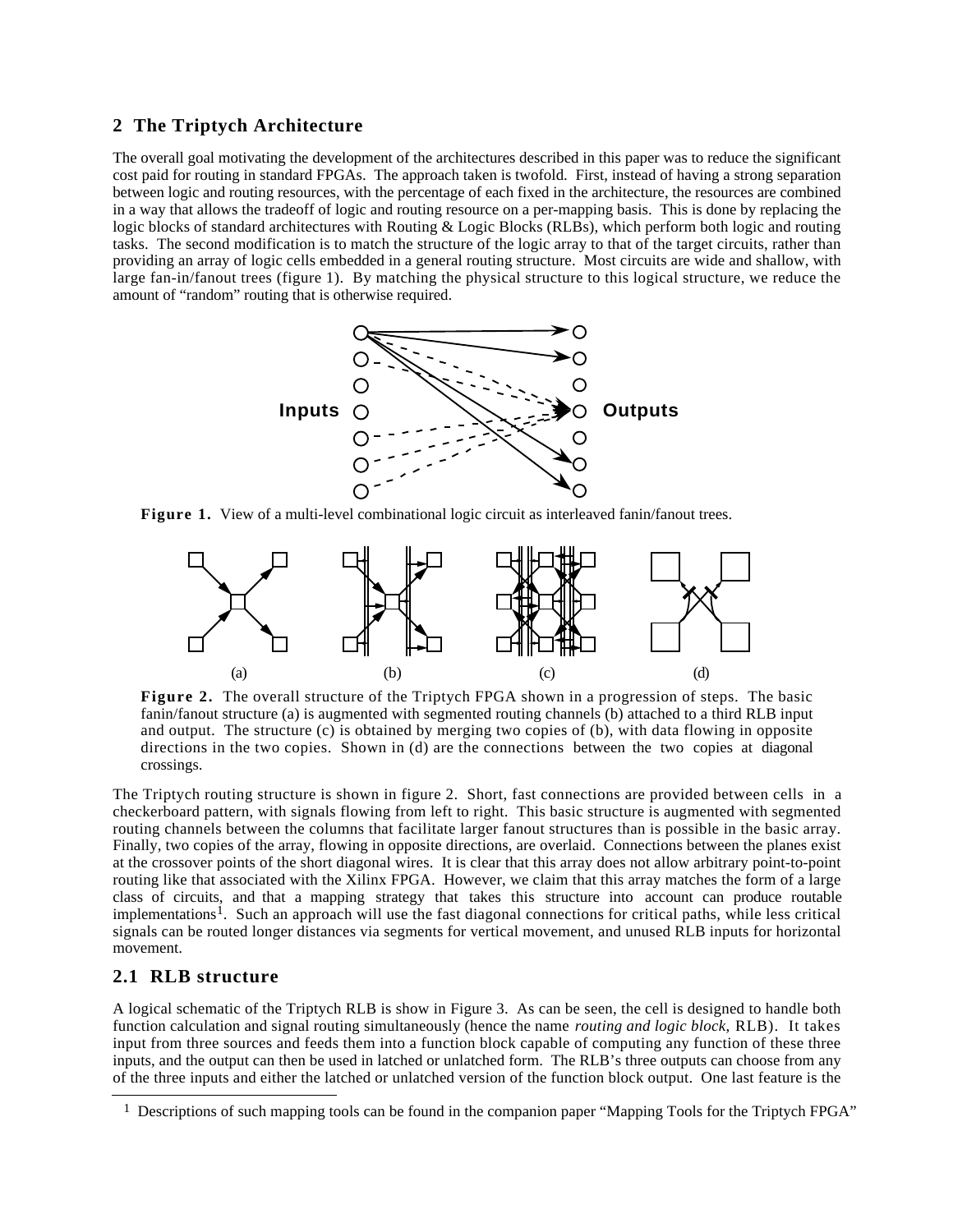loopback from the master/slave D-latch, which enables the function to be dependent on its previous value. This is included for state machine implementation, although it may be used to output both the latched and unlatched versions of the function block. Again, only one of the inputs and one of the outputs can be connected to the vertical wires; the other two of each type are connected to the local diagonal wires.



**Figure 3.** Triptych routing and logic block (RLB) design. The RLB consists of: 3 multiplexors for the inputs, a 3-input function block, a master/slave D-latch, a selector for the latched or unlatched result of the function, and 3 multiplexors for the outputs.

A Triptych RLB is capable of performing both function calculation and routing tasks simultaneously, which leads to several different uses of the RLB (see Figure 4). The three most obvious are: (a) a routing block with each input connected to one of the outputs; (b) a splitter with one of the inputs going to two or three of the outputs; and (c) as a function calculator with the three inputs going to the function block and the function going out the outputs. However, there are two important classes of hybrids that help produce more compact designs. The first comes from the observation that in blocks used to calculate a three-input function, the function block value will most likely not go out all three outputs, and one or two of the input signals could be sent out the unused output connection(s), as in (d). Secondly, a function of two inputs can be implemented by making the function insensitive to the third input, thus allowing the unused input to be used to route an arbitrary signal, as in (e). An important observation is that the RLBs will never need to be used for one-input functions (i.e., an inverter), since any output signal will only be used either as an input to another arbitrary function block, where the inverter could be merged into the function computed, or to an output pin, where an optional inversion can be applied.



Figure 4. Five typical uses of Triptych routing and logic blocks (RLBs).

As was shown earlier, the Triptych FPGA has no global routing for moving signals horizontally. Instead, there is a heavy reliance on unused RLBs and unused portions of RLBs to perform these routing tasks.

## **2.2 Interconnection**

The Triptych RLBs are connected by three separate interconnection schemes. The first is for horizontal interconnect, and is accomplished through the RLBs as described above. The second is for local high-speed communication between neighboring RLBs and is achieved through "diagonals". The detailed structure of the diagonals is shown in Figure 5. They allow outputs to be sent to the four RLBs immediately above and below them; two in the next column, which flow in the same direction, and two in the same column, which flow in the opposite direction.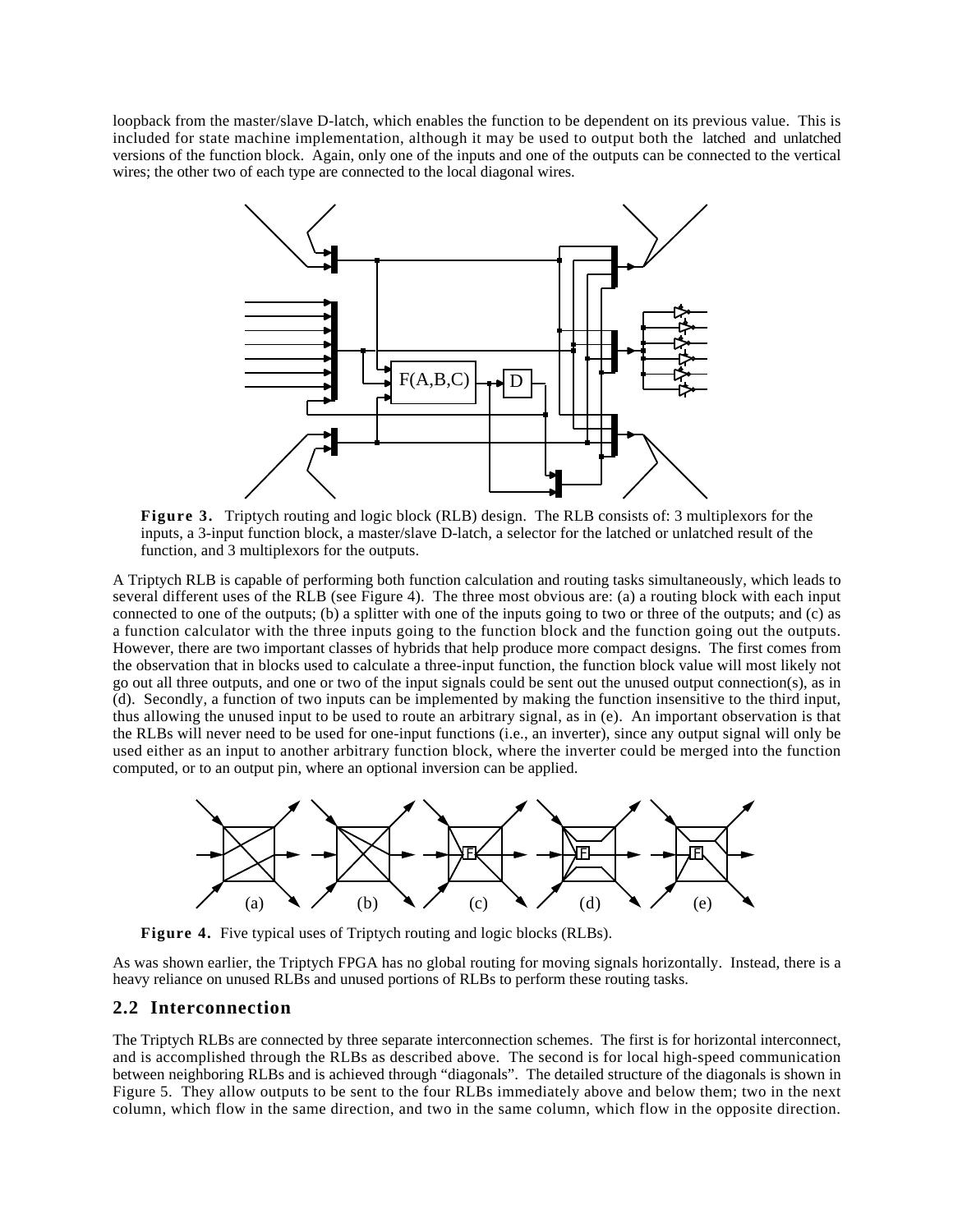Diagonals are important for two reasons. Diagonals permit the construction of multilevel functions of more than three inputs without the speed penalty of general-purpose interconnect. They also allow signals to change direction so that circuits can be more tightly packed and feedback can be provided for the implementation of sequential logic.



**Figure 5.** Schematic view of a pair of diagonals and the routing combinations they allow (implemented by a multiplexor at each diagonal input).

The third type of interconnect is used for longer range connections and large fanout nodes. It is implemented as a set of segmented "channel wires" between adjacent columns (see Figure 6) that connect middle outputs of RLBs to the middle inputs of RLBs flowing in the same direction in the next column. Needless to say, this flexibility leads to slower signal propagation, and speed-critical designs will avoid using the vertical channels for critical paths. There are 7 tracks in a vertical channel, with 6 handling inter-cell RLB routing and a seventh to carry a pin input. The 6 inter-cell tracks are broken up into two tracks each of 8, 16, and 32 RLB high segments.



**Figure 6.** Top half of a segmented channel (on its side). The bottom half is a mirror image of the top.

One last important feature of the interconnect structure is how it handles the array borders. Since there are no RLBs beyond the right and left edges for the channel wires to route to, the channels on the edges tie the two directions of RLBs together. This way of handling the border cases leads to a different way of looking at the array, namely as a cylinder of RLBs. If the diagonals leading to the opposite direction of RLBs were cut except for those at the edges, the chip would appear to be a folded cylinder of RLBs. In fact, it is often helpful to think of the array as containing many smaller cylinders, with each of these cylinders implementing a smaller subcircuit. For example, a six by six square of RLBs can be broken off from the rest of the array and considered to be a cylinder three RLBs high and twelve RLBs in circumference. This is not quite true, since the vertical channel for the left and right edges of the original six by six square will be unusable on the cylinder, but it can still be a useful abstraction for mapping. In fact, the current Triptych chip is an array of 64x8 RLBs, designed to yield a 32x16 cylinder.

The array borders are also important because it is here that most of the chip I/O is performed. As shown in figure 7, neighboring RLBs on a chip edge share I/O pins, with the external inputs and outputs flowing on the unused diagonal connections. The control signal for bi-directional pins comes from the vertical segmented channels, with a mux (not shown) selecting one of the adjacent (non-IO) channel wires. Note that this results in 6 possible settings. With two additional configurations of purely input and purely output, three programming bits can chose the pin direction and tristate signal. Although the pin connection scheme may seem counterintuitive, it is constructed to allow arbitrary RLBs to receive two input signals, or send two output signals, while still allowing neighbors to use an I/O pin. An example of this can be found later in the traffic light controller mapping. The pins are primarily connected to diagonals instead of the vertical interconnect since at the array borders half of the diagonal connections are not used by the array, while all of the vertical segmented channels are connected. Note that the vertical segmented channels have somewhat overloaded functionality, serving both to carry inter-RLB signals, and also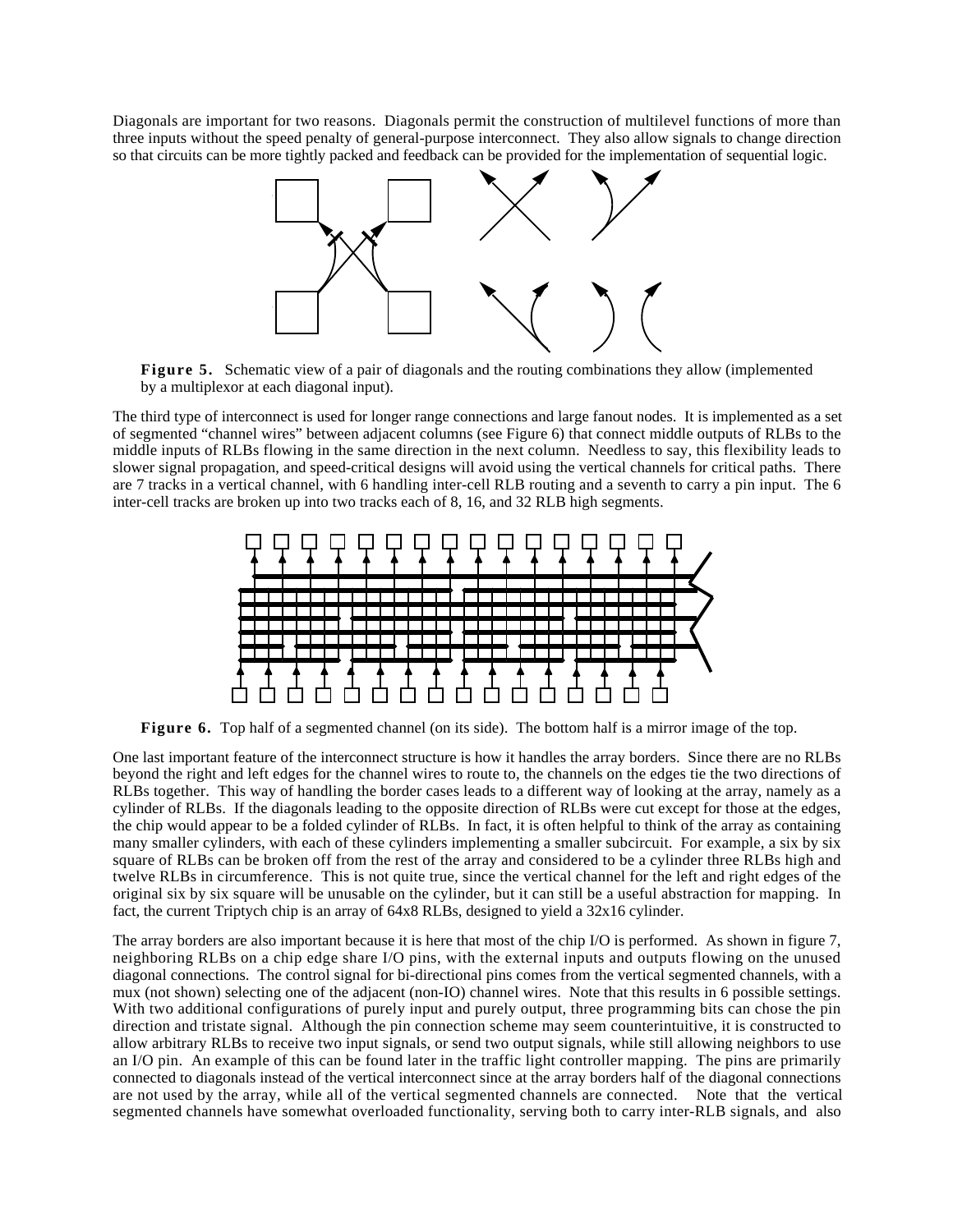tristate signals to the I/O pins. At the array top and bottom, where diagonals have no neighbors to connect to, these diagonals are connected together as shown in figure 7.



**Figure 7.** One corner of the Triptych array, showing pin and diagonal connections at the array periphery



**Figure 8.** Triptych mapping of an 8:1 multiplexor.

## **2.3 Using Triptych**

In this section we present two examples of circuits mapped to Triptych. The purpose of these examples is to demonstrate the constraints on routing and how multilevel logic circuits do indeed map to the physical structure provided by this FPGA. In these examples, each RLB is shown as a cell with three input entries and three output entries. Each entry indicates an incoming or outgoing signal. Note that each block may create a new signal by computing a logic function over the inputs. If a cell is unused, or only used for routing, it will be shown in gray. Diagonals, reverse diagonals and channel wires are only shown if they are actually used in the mapping.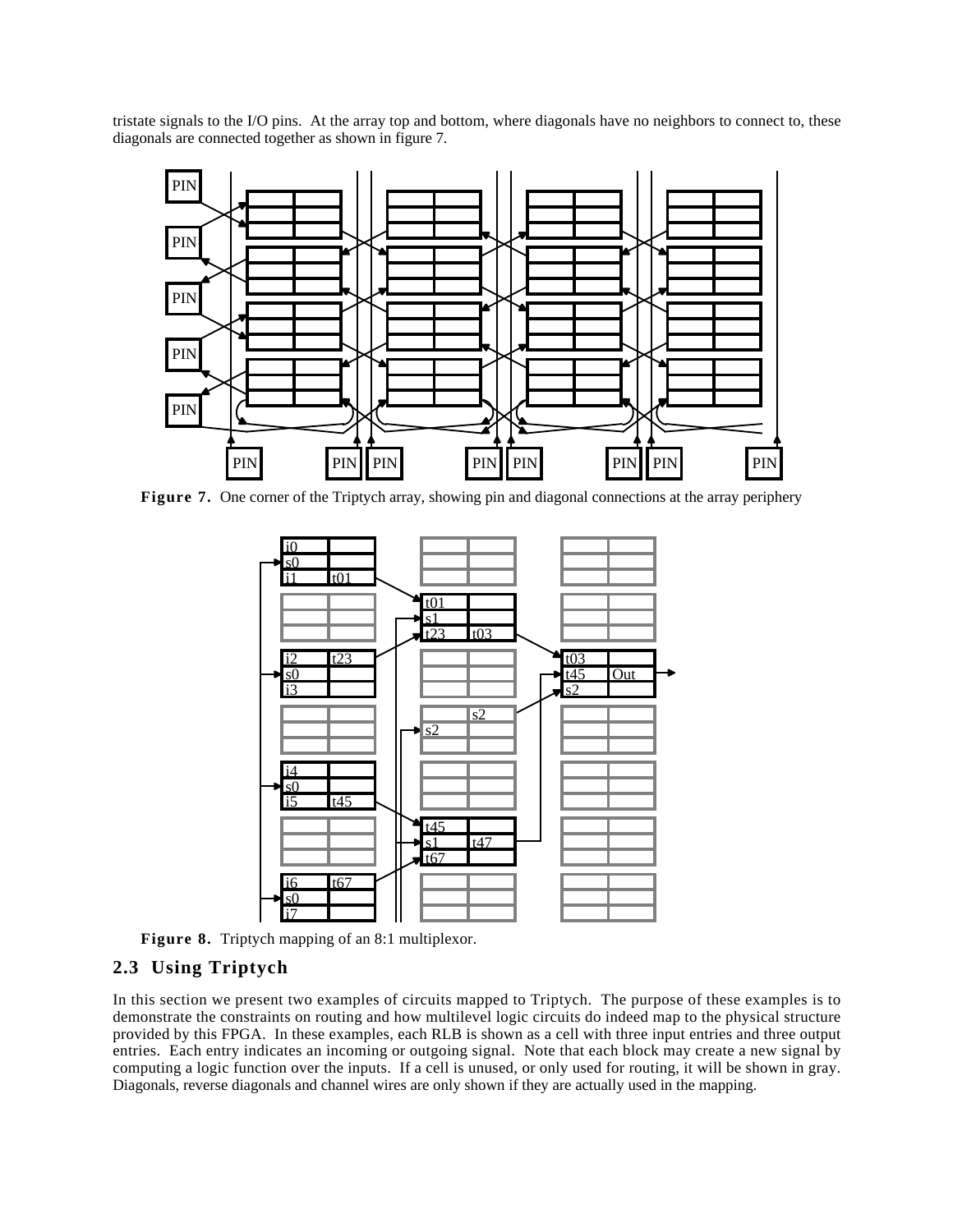The first example is an 8:1 multiplexor (figure 8). It has 8 data inputs, *i0* to *i7*, and three control inputs, *s0* to *s2*. The data inputs enter from the left edge, while the control bits come in on the vertical segmented channels. The output *Out* is generated in the rightmost cell. As this example shows, the diagonal connections between cells are able to handle most of the communication. However, the two intermediate values *t03* and *t47* are generated by RLBs 4 cells apart, requiring either one signal to use the vertical segmented channel, or for the signal to be routed through two intermediate RLBs. Our solution was to place the signal on the vertical segmented channel, and use an earlier RLB as a staging area to transfer the *s2* control signal from vertical segmented channel to the proper diagonal.

```
INPUTS: s1 s2 d1 st SB0 SB1
OUTPUTS: NSB0 NSB1 r1 y1 g1 r2 y2 g2 sd
NSB0 = 1st * 1r2; NSB1 = 1st * 1g1 * 1g2;r1 = NSB0; r2 = 1st * (SB0 * 19 + ISB0 * 9);y1 = r2 * 51; y2 = 53 + 45;gl = r2 * 151; g2 = 1st * 1r2 * 1y2;sd = 12 + 45; 9 = !SB1 + !d1;12 = 1SB1 * 18; 18 = 1SB0 * s2 * 1st;
46 = 1st * SB0; 45 = s1 * ISB1 * 46;52 = id1 * SBI; 51 = s2 * ISB1 + ISB0 * SBI;
53 = 52 * 46;
```
**Figure 9.** Factored logic equations for the traffic light controller finite state machine.



**Figure 10.** Triptych realization of the traffic light controller.

Figure 9 shows the factored logic equations and Figure 10 the corresponding Triptych implementation for the ubiquitous traffic light example. This example shows that circuit mappings can be very compact if the individual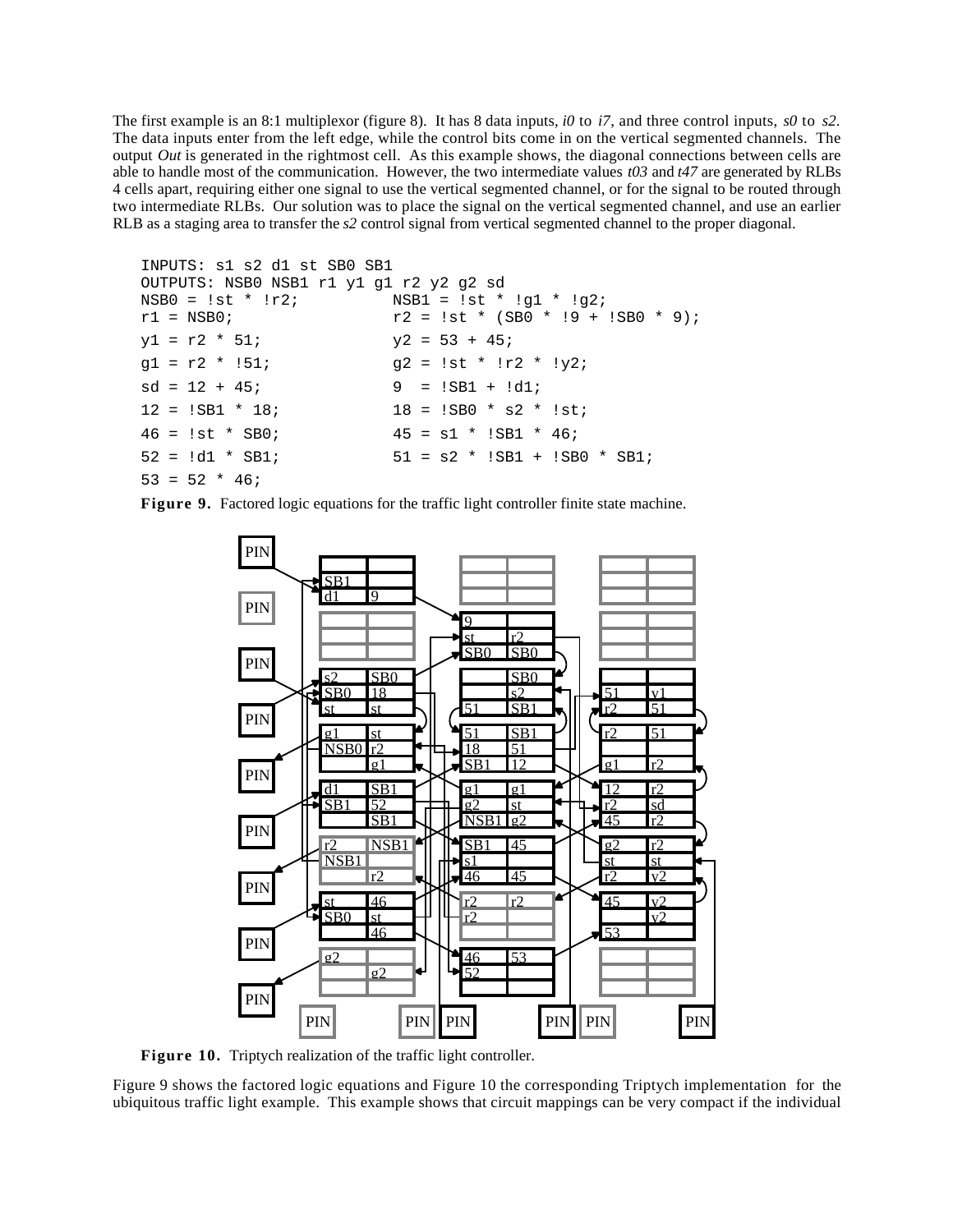logic blocks are correctly placed. The inputs and outputs of this circuit are all connected at the left and right of the array, except for three signals that use the pin input track of the vertical channels. In this example 16 RLBs are used to compute logic functions, 3 RLBs are used only for routing, and 5 RLBs are left unused (however, these 5 RLBs could be used in neighboring circuits). Also, this circuit is assumed to be placed along the left edge of the chip, so the vertical tracks at that edge are used to connect RLBs in the same column. This is about as compact a Triptych layout as can be achieved for a random logic function.

| Resource Used         | Delay            |
|-----------------------|------------------|
| RL R                  | 1.6ns            |
| <b>Function Block</b> | additional 2.2ns |
| Channel Wire          | $2.5 - 3.7$ ns   |

**Table 1.** Speed of important features, estimated using HSPICE with parameters for the 1.2µm CMOS nwell process available from MOSIS.

#### **2.4 Triptych Performance**

The speed of a path in a Triptych mapping can be calculated from the numbers given in table 1. For example, a path using 4 RLBs, 2 for routing and 2 for function calculation, and 1 channel wire would take 13.3 to 14.5 nanoseconds  $(4\times1.6 + 2\times2.2 + 2.5$  to 3.7 = 13.3 to 14.5). Note that being able to use such a simple speed calculation method is due both to the simplicity of the interconnect and also to the design philosophy of "independence of paths". Simply put, "independence of paths" means that gate logic is used in place of switch logic in much of the FPGA, making signal propagation insensitive to the amount of fanout contained in the current mapping.

## **3 Architectural Variations**

The structure detailed above differs little from Triptych's initial conception. With the experience we have gained with the original Triptych architecture, with placement and routing tools, and with asynchronous and interfaced synchronous circuits, we have extended this architecture. These extensions can be grouped into two classes, 4-input 4-output RLBs, and asynchronous support, with the architecture for asynchronous circuits named "Montage".



**Figure 11.** A 4-input, 4-output RLB. The segmented channel input is split into two separate inputs, to allow for greater routeability. Muxes are also added to the function block inputs to choose three of the four RLB inputs for function calculation

## **3.1 4-Input RLBs**

The major bottleneck that restricts circuit densities in the Triptych array is the 3-input limit on RLBs. If we decompose circuits to mostly 3-input logic functions, there is no space to route unrelated signals through these RLBs, requiring placements to leave large gaps of unused cells for routing. If we decompose circuits into more 2 input functions, we greatly increase the number of function blocks required to handle the logic. The solution we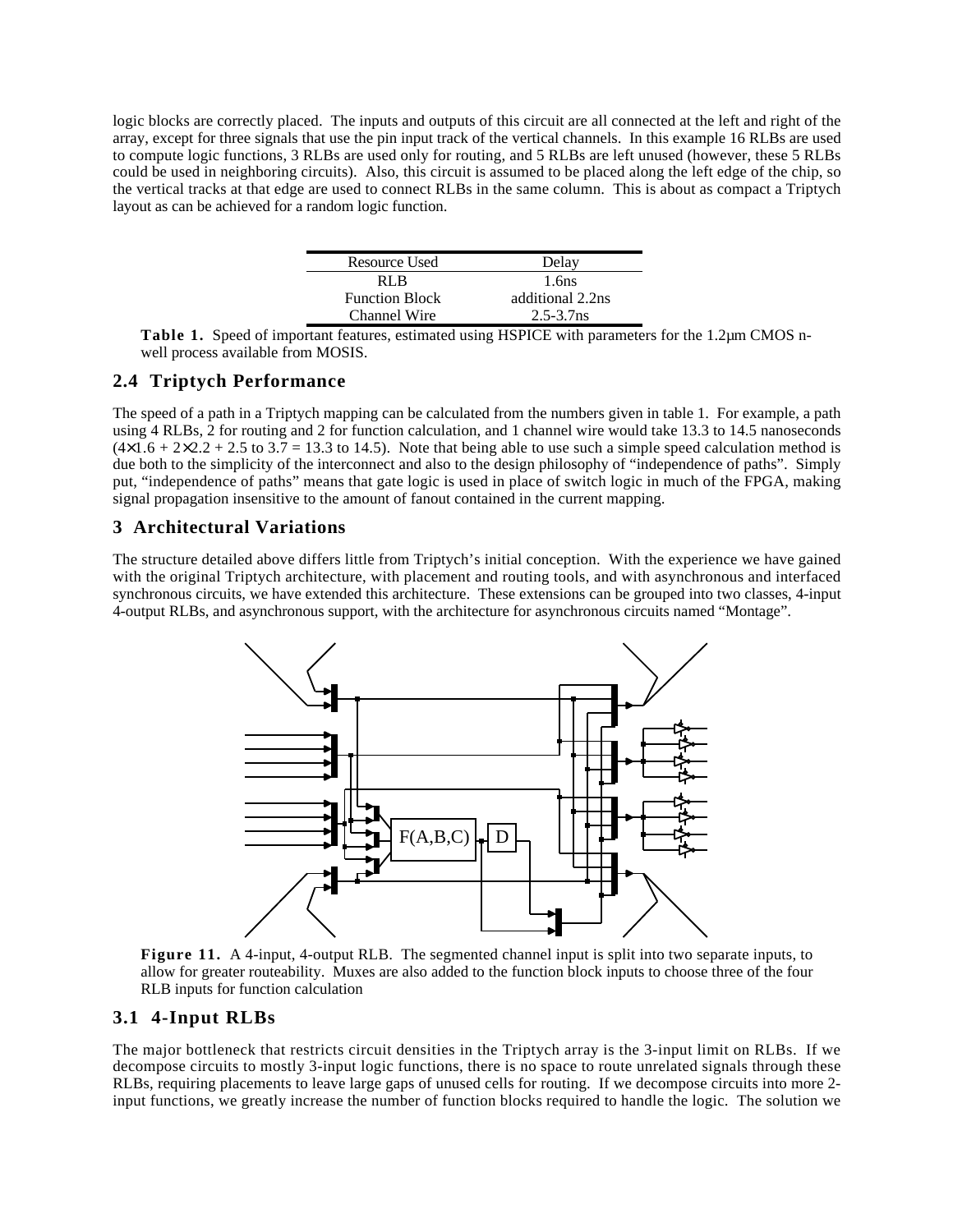have adopted is to add a fourth input and fourth output to each RLB (figure 11), with this signal connected to the vertical segmented channels. While this does increase the amount of logic and programming bits in each RLB, this area penalty is more than made up for by denser circuit mappings.

Although it is tempting to also increase the function block to 4 inputs, this would require a much larger increase in RLB area, and we would again face problems in routing signals. However, one possible extension is to build the architecture with a 4-input lookup-table, but only use 4-input functions on the circuit's critical path(s). In this way, we retain the routing advantage of extra RLB input, yet can greatly speed up critical paths by reducing their logic depth. Similarly, the basic Triptych architecture built with 3-input 3-output RLBs could only use 3-input functions on the critical paths. However, the switch from 3-input to 2-input functions entails a much higher increase in the number of lookup tables required than does the switch from 4-input to 3-input RLBs, and is a less attractive option.

## **3.2 Montage**

While Triptych, as well as most other commercial FPGAs, is optimized to handle synchronous circuits, circuits whose sequential behavior is moderated by clocked latches on all feedback paths, there is little support in the FPGA community for asynchronous circuits. Unfortunately, an asynchronous designer cannot simply make do with a synchronous FPGA because the constraints on the implementation medium are much more stringent for asynchronous circuits. Note that work has been done on mapping asynchronous circuits to standard FPGAs [Brunvand91], but have difficulty handling the required timing assumptions and mutual exclusion operations. More troublesome than this is the fact that synchronous interfaces, a significant portion of the "glue logic" that is widely considered as the strongest candidate for mapping to FPGAs, have requirements very similar to asynchronous circuits -- requirements not met by today's FPGAs.

Asynchronous circuits and synchronous interfaces have no reference clock which synchronizes all of the incoming signals, and thus are sensitive to every signal transition on their inputs. Thus, any medium implementing these circuits must be carefully designed to avoid all hazards. While in practice this is not difficult, it is a step that must be taken to handle these classes of circuits, but which is safely ignored when implementing synchronous circuits. The most troublesome portion of designing to avoid hazards is the proper choice and implementation of the logic element. It turns out that the Triptych function block (figure 14) is in fact hazard-free. This is because during a single input change the paths to the corresponding programming bits for the before and after states briefly conflict, and no other paths are connected. A similar situation occurs during a multiple-input change, with the before, after, and any possible intermediate states possibly conflicting. While the intermediate states might cause a hazard, this is an unavoidable (function) hazard, and represents a fault in the original circuit. One other important feature of this function block is the fact that every internal node is always driven to a valid value, avoiding any concern for chargesharing. Other parts of the circuit could suffer from charge-sharing, and thus the layout of the Montage architecture has been carefully constructed to avoid large undriven capacitances.



**Figure 12.** Placement of a symmetric isochronic fork on an interconnect line (left) and on diagonals (center), as well as an asymmetric fork (right) reaching destination "1" before destination "2".

Another feature of the Montage FPGA that is very important for the support of asynchronous circuits is the overall routing structure. Some asynchronous design methodologies, including [Martin89, Ebergen89], make assumptions about the delays incurred in wires. Specifically, they assume that some wires are asymmetric isochronic forks, where a signal must reach one destination of the fork before it reaches the other, or symmetric isochronic forks, where the signal must reach all destinations at the same time. In many FPGAs, routing delays are very unpredictable, and it would be difficult (if not impossible) to ensure the isochronic constraints in these FPGAs. In Triptych, the isochronic constraint is very easy to meet. For asymmetric isochronic forks, we simply route a signal to the earlier destination's RLB, and route out from that RLB to the later destination. In this way, we ensure the isochronic constraint. For symmetric isochronic forks, there are several RLB placements that respect the isochronic constraint. For example, a signal that moves from a vertical segmented channel directly into the function blocks of adjacent RLBs will have very little skew between the different destinations. Isochronic forks can also take a shared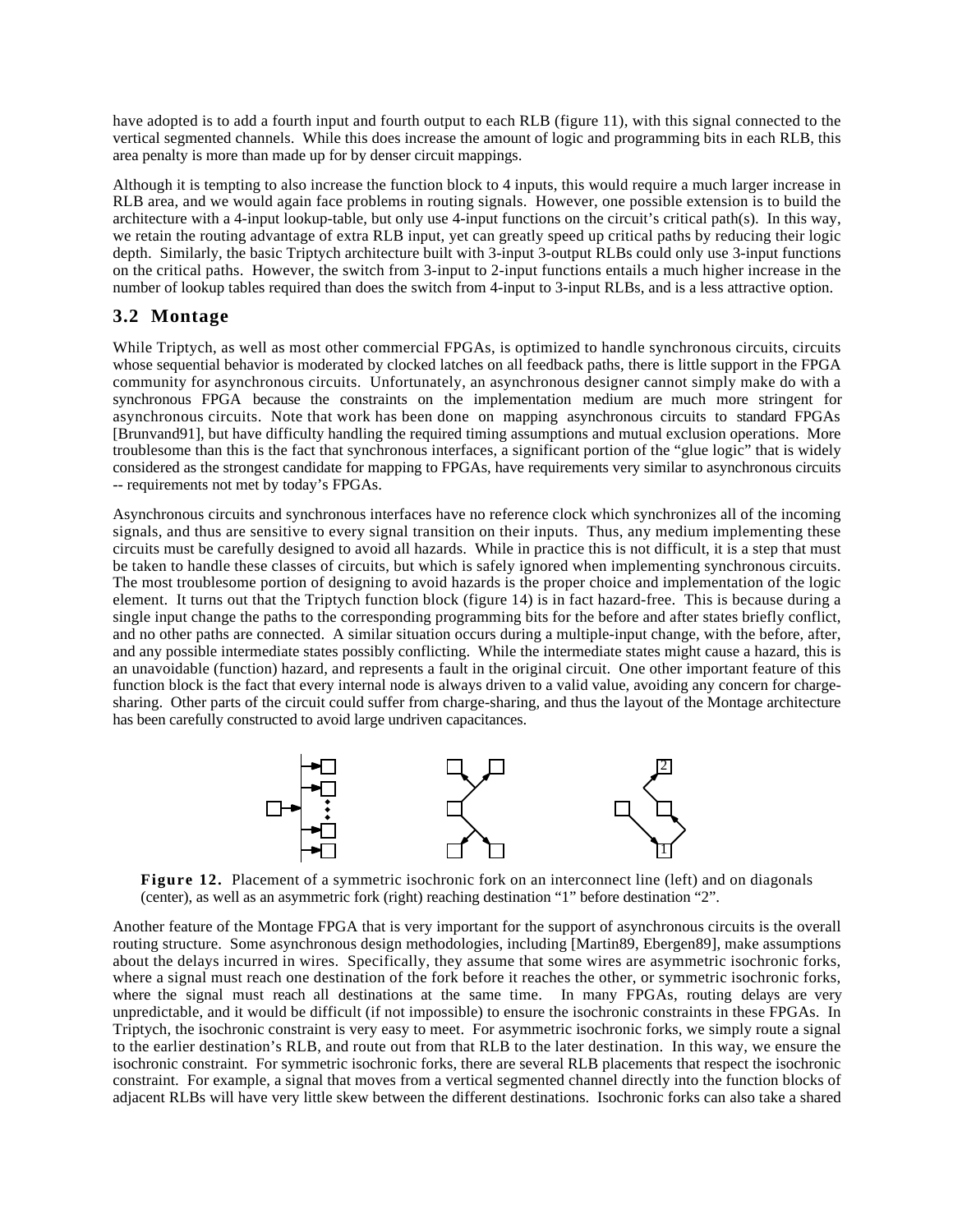diagonal to two RLBs, or move from an intermediate RLB to its four neighbors on diagonal connections, again with very little skew. Thus, the Montage FPGA, by directly duplicating the Triptych routing structure, provides a medium for guaranteeing isochronic constraints. Note that this does put some constraints on how circuits can be mapped.



**Figure 13.** The Montage RLB. This differs from the standard Triptych RLB by removing the feedback path, as well as abstracting the function calculation unit into a separate entity.



**Figure 14.** The two types of functional units: the logic block (left) and the arbiter unit (right).

Two requirements for Montage have altered the structure of the basic Triptych RLB: the need for multiple clocks for interfaced synchronous circuits, and the need to implement and initialize asynchronous stateholding elements. Handling multiple clocks is simply a matter of having more than one set of clock lines to the latches, which in fact is what is done for Montage. Asynchronous stateholding elements are more troublesome, because they require a very tight feedback path for the previous state. Specifically, elements such as an asynchronous S-R latch or a Muller C-Element (an element whose output is 1 when all inputs are 1, 0 when all inputs are 0, and held to its previous value in all other cases) can be implemented as a combinational function with one input being the element's current output. However, we must ensure that this path from output to input is faster than other paths in the system so that the element stabilizes before a new input can arrive. While the feedback path in Triptych could probably handle these requirements, it would mean that all of the RLBs with asynchronous stateholding elements would be unable to receive a signal from the vertical segmented channels, greatly restricting the routing available in Montage.

To support asynchronous stateholding elements in Montage we have adopted the structure shown in figure 14, with a very fast feedback path which does not interfere with any of the route-through capability of the RLB. In order to initialize these stateholding elements, we use Triptych's ability to load a value onto its D-latch to initialize this path. During startup, all feedback paths are held to the loaded value, and once enough time has passed for the entire FPGA to settle to a proper start-state, the feedback path is switched to the non-latched path, allowing the FPGA to run freely. The combination of the feedback path and the initialization scheme means asynchronous stateholding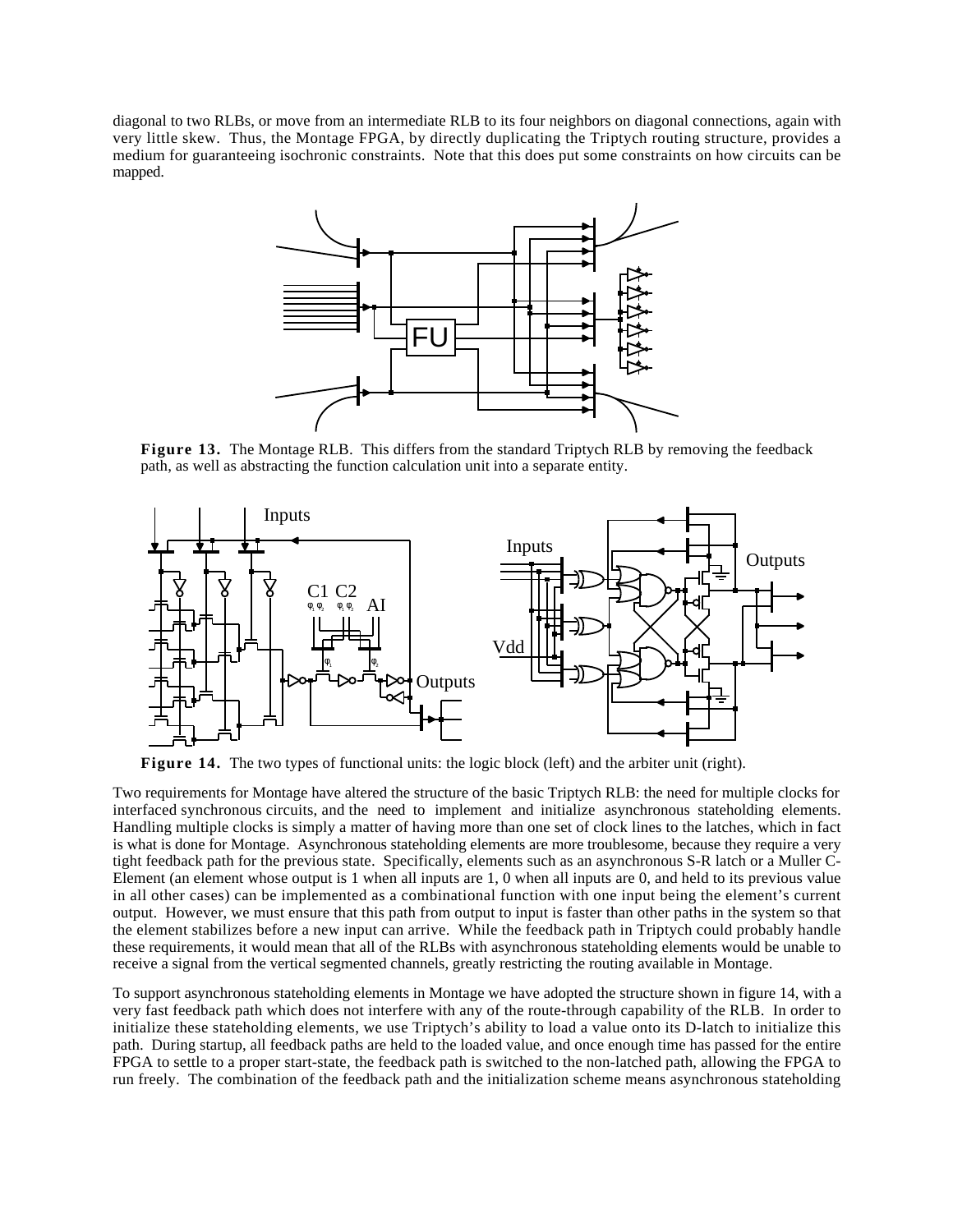elements such as an S-R flipflop or a 2-input C-element can be implemented in a single cell, yielding very compact mappings.



**Figure 15.** A mutual exclusion element (left), and a synchronizer (center) and enabled arbiter (right) built from it.



**Figure 16.** Distribution of arbiter (labeled "A") blocks throughout the Montage array. The complete array is built by stacking vertically the tile shown above.

The final necessary feature for Montage was some way of performing robust arbitration and synchronization. For both synchronous interfaces and asynchronous circuits there is a need to reliably determine the arrival order of two signals (an arbiter) and sample a signal at a given time (a synchronizer). While standard combinational logic can approximate these behaviors, there is always a chance that the output of such as approximation is incorrect, or possibly even oscillating. Correct implementations can be built with the aid of a mutual exclusion element, an element whose correct functioning depends on analog effects. As shown in figure 15 left, the element has two inputs and two outputs, with an output raised in response to its corresponding input. What is special about this element is the guarantee that at most one of the outputs will be raised at a time, without visible oscillations or hazards.

To support arbitration and synchronization in Montage we could attempt to insert a mutual exclusion element into each cell, or possibly place one by each I/O pad. However, each of these solutions would entail a large area increase, and the I/O pad solution hurts circuit mappings where the arbitration or synchronization occurs in the middle of the circuit instead of at the edges. The solution we adopted is to choose a small subset of the RLBs in the Montage array and replace the function block with an arbiter unit (figures 15 and 16). The arbiter was carefully designed to have about the same size as the logic it replaces, as well as use the same number of programming bits, meaning that a logic RLB and an arbiter RLB can have the same footprint. Also, since the Triptych/Montage FPGA family expects to have a portion of the RLBs used only for routing, and since an arbiter RLB has exactly the same routing capabilities as a logic RLB, mappings that do not use arbiters or synchronizers will have little or no area penalty due to the inclusion of arbiter RLBs.

## **3.3 Using Montage**

To illustrate how well typical asynchronous elements map to Montage, we present all of the basic elements used in Ebergen's synthesis methodology [Ebergen89] in figure 17. Most of the elements fit compactly into a single RLB, and can be initialized with the built-in circuitry. The Toggle element is a two-output element, and thus required two RLBs (with one extra signal that must be routed outside this mapping). The Sequencer, which is Ebergen's twophase mutual-exclusion element, requires 10 RLBs, primarily for a two-phase to four-phase converter.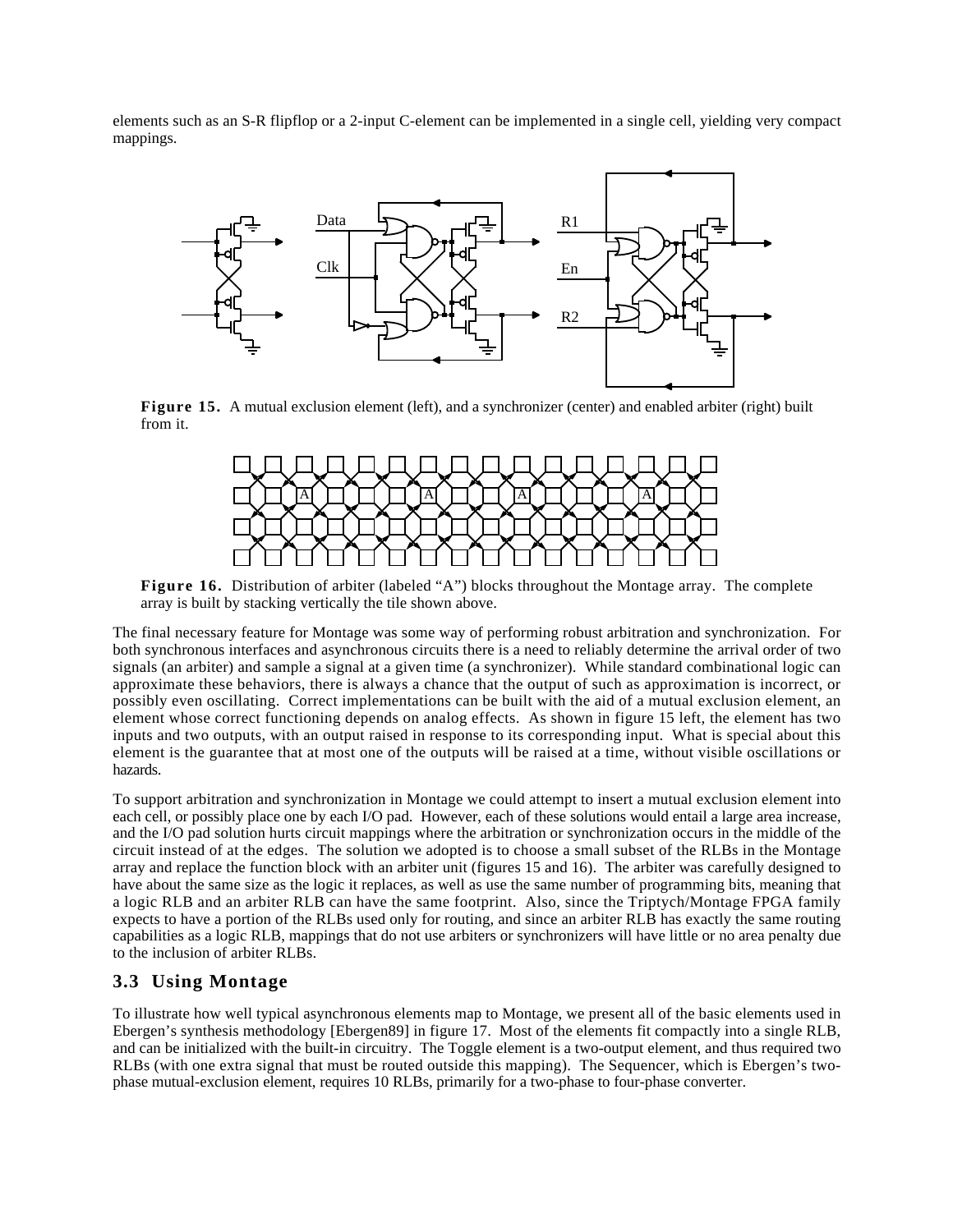

**Figure 17.** Ebergen's basic elements, mapped to the Montage FPGA. Included at top right is a circuit diagram for the implementation of the Sequencer. Other elements have logic equations for the outputs.

#### **4 Area comparisons with other FPGAs**

In this section, we present a comparison of the area efficiency of four different FPGA architectures, based on several representative examples. The FPGAs compared are CLI's CFA [Concurrent91], Algotronix's CAL1024 [Algotronix91], the Xilinx 3000 series [Xilinx91], and Triptych (with 3-input, 3-output RLBs). The example circuits were chosen across a wide range of domains, rather than a specific one for which an architecture might have been optimized (e.g., bit-serial computations). The circuits were mapped by hand and only optimized for area. Automatic tools were not used as this would make the comparison as much about the CAD algorithms as the architectures themselves. Even after eliminating these two factors, domain and CAD support, performing an architectural comparison between FPGAs is difficult because of complicating factors due to particular implementations. The most significant of these include the manufacturing process, the design rules employed, and the quantity and quality of designer effort. These factors make the straightforward approach of comparing actual chip area inadequate for purposes of architectural comparison. Simply using bits per cell also fails because it assumes that all FPGAs have equal per bit logic complexity, which is not true in current FPGAs.

|                      | CFA  | CAL  | Xilinx | Triptych |
|----------------------|------|------|--------|----------|
| Normalization factor | 0.45 | 0.45 | Q      |          |

|                         | CFA    | <b>CAL</b> | Xilinx           | Triptych |
|-------------------------|--------|------------|------------------|----------|
| Technology feature size | 1.0    | 1.5        | 1.25             |          |
| Scaling method          | Linear | Linear     | <b>Ouadratic</b> |          |
| Normalization factor    | 1.2    | 0.8        | 0.92             | l ()     |

**Table 3.** Speed normalization figures and the data used to obtain them. A 1.2µm process is used as a baseline.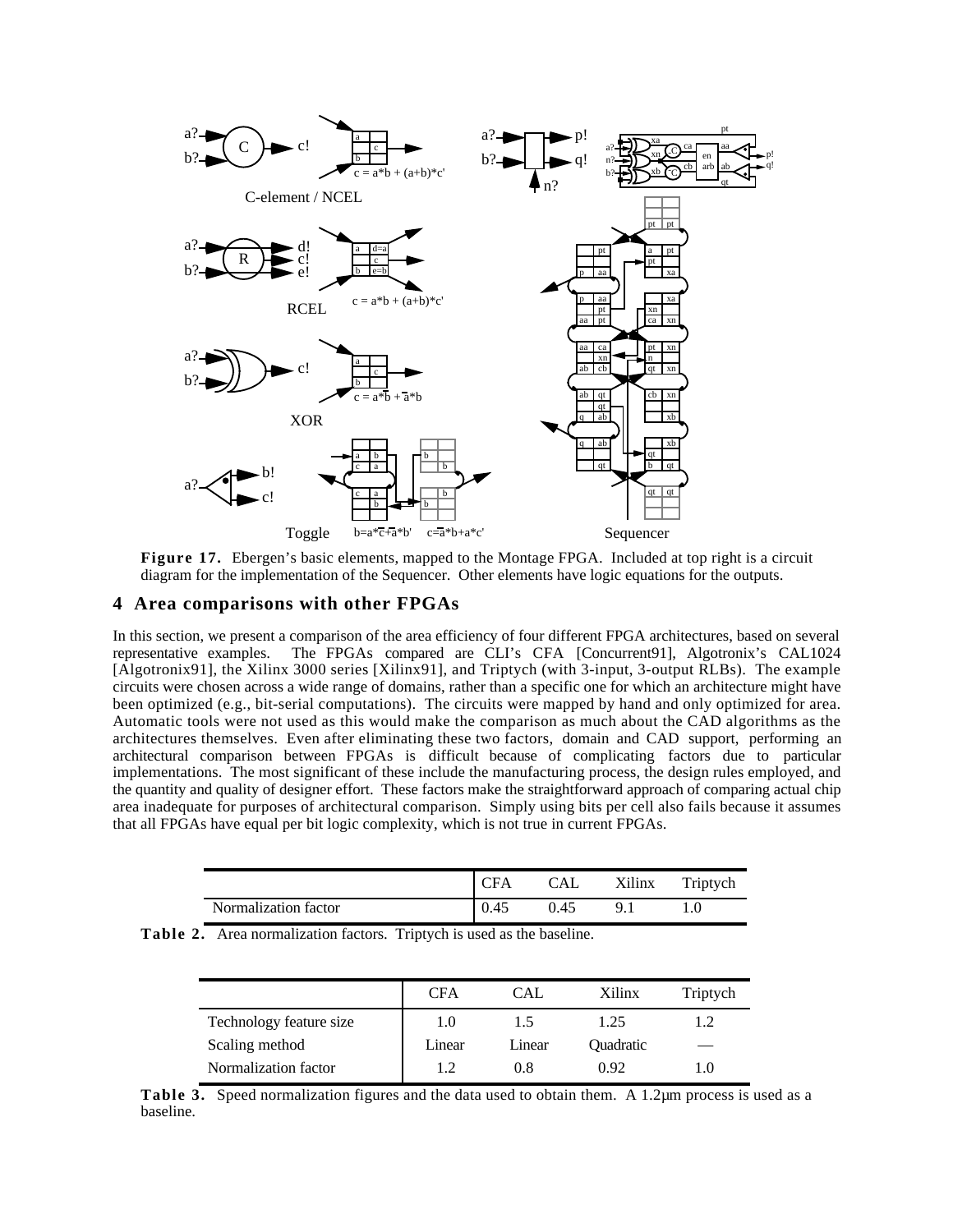|                                 |                | Triptych       | <b>CFA</b> | <b>CAL</b>       | Xilinx           |
|---------------------------------|----------------|----------------|------------|------------------|------------------|
|                                 | size           | area           | factor     | factor           | factor           |
| Systolic                        |                |                |            |                  |                  |
| Single-flow string compare      | $\sqrt{2}$     | $\overline{7}$ | 3.1        | $\overline{1.1}$ | 3.9              |
| (# of bits per character)       | $\overline{4}$ | 10             | 2.9        | 1.1              | 3.6              |
|                                 | $\,8\,$        | 16             | 2.7        | 1.0              | 3.7              |
| Double-flow string compare      | $\overline{2}$ | 20             | 2.3        | 1.0              | 2.8              |
| (# of bits per character)       | $\overline{4}$ | 24             | 2.4        | 1.0              | 3.4              |
|                                 | $\,8\,$        | 36             | 2.2        | 1.0              | 3.8              |
| <b>FIFO</b>                     | $\overline{8}$ | 58             |            | 1.1              | 2.4              |
| (width in bits)                 | 16             | 90             |            | 1.0              | 2.3              |
|                                 | 32             | 154            |            | 1.0              | 2.3              |
|                                 | 64             | 282            |            | .9               | 2.3              |
| Arithmetic                      |                |                |            |                  |                  |
| Counter                         | $\,8\,$        | 24             | .9         | .9               | $\overline{2.7}$ |
| (width in bits)                 | 16             | 48             | .9         | .9               | 2.7              |
|                                 | 32             | 96             | .9         | .9               | 2.7              |
| Adder                           | 8              | 40             | 1.6        | $\overline{.9}$  | 3.7              |
| (width in bits)                 | 16             | 80             | 1.6        | .9               | 3.7              |
|                                 | 32             | 160            | 1.6        | .9               | 3.7              |
| Linear-growth bit-parallel      |                |                |            |                  |                  |
| Comparator                      | 8              | $\,8\,$        | 2.3        | .9               | 4.5              |
| (width in bits)                 | 16<br>32       | 16<br>32       | 2.3        | .9<br>.9         | 4.6              |
|                                 | 64             | 64             | 2.4<br>2.4 | .9               | 4.6<br>4.6       |
| Shift Register                  | 8              | 8              | 2.8        | $\overline{2.3}$ | 4.5              |
| (number of bits)                | 16             | 16             | 2.7        | 2.3              | 4.6              |
|                                 | 32             | 32             | 2.7        | 2.3              | 4.6              |
|                                 | 64             | 64             | 2.7        | 2.3              | 4.6              |
| Exponential-growth bit-parallel |                |                |            |                  |                  |
| Decoder                         | 2:4            | $\overline{4}$ |            | 1.0              | 4.5              |
| (inputs:outputs)                | 3:8            | 10             |            | 1.0              | 3.6              |
|                                 | 4:16           | 22             |            | 1.1              | 3.3              |
|                                 | 5:32           | 46             |            | 1.4              | 3.6              |
| Multiplexor                     | 4:1            | 3              | 2.7        | 1.7              | 4.7              |
| (inputs:outputs)                | 8:1            | $\,8\,$        | 2.1        | 1.6              | 4.0              |
|                                 | 16:1           | 18             | 2.1        | 1.7              | 3.8              |
|                                 | 32:1           | 41             | 2.0        | 1.8              | 3.4              |
| Random Logic/FSM                |                |                |            |                  |                  |
| s27                             |                | 11             |            |                  | 4.2              |
| s208                            |                | 59             |            |                  | 2.9              |
| traffic light controller        |                | 24             |            |                  | 3.0              |
| <b>Geometric Means</b>          |                |                | 2.1        | 1.2              | 3.5              |

**Table 4.** Normalized area of circuits hand-mapped to four FPGAs. For each circuit, the number of Triptych cells used and the normalized size of the mappings for the other three FPGAs is listed (e.g., the Triptych s27 mapping is 11 cells, while the Xilinx mapping is 4.2 times as big, or the equivalent of 46 Triptych cells).

Appendix A contains a methodology for comparing the area-efficiency of FPGA architectures which compensates for most of the effects just mentioned. This approach allows us to normalize the area of an FPGA tile (a logic block an its associated routing) so that mappings to different FPGAs can be compares. The resulting scaling factors are contained in table 2. Normalization is also necessary for speed comparisons. We use the delay values provided by the manufacturers (Xilinx values are for the 3020-50 [Schlag91]), and scale them based on the feature sizes of the processes used. As shown in [Vuillamy91], FPGA logic speed scales linearly with process size, while routing delay scales quadratically. However, since the division of FPGA timings into routing-based and logic-based delays is not always clear, we have scaled CFA linearly from 1.0µm to 1.2µm, and Xilinx quadratically from 1.25µm to 1.2µm,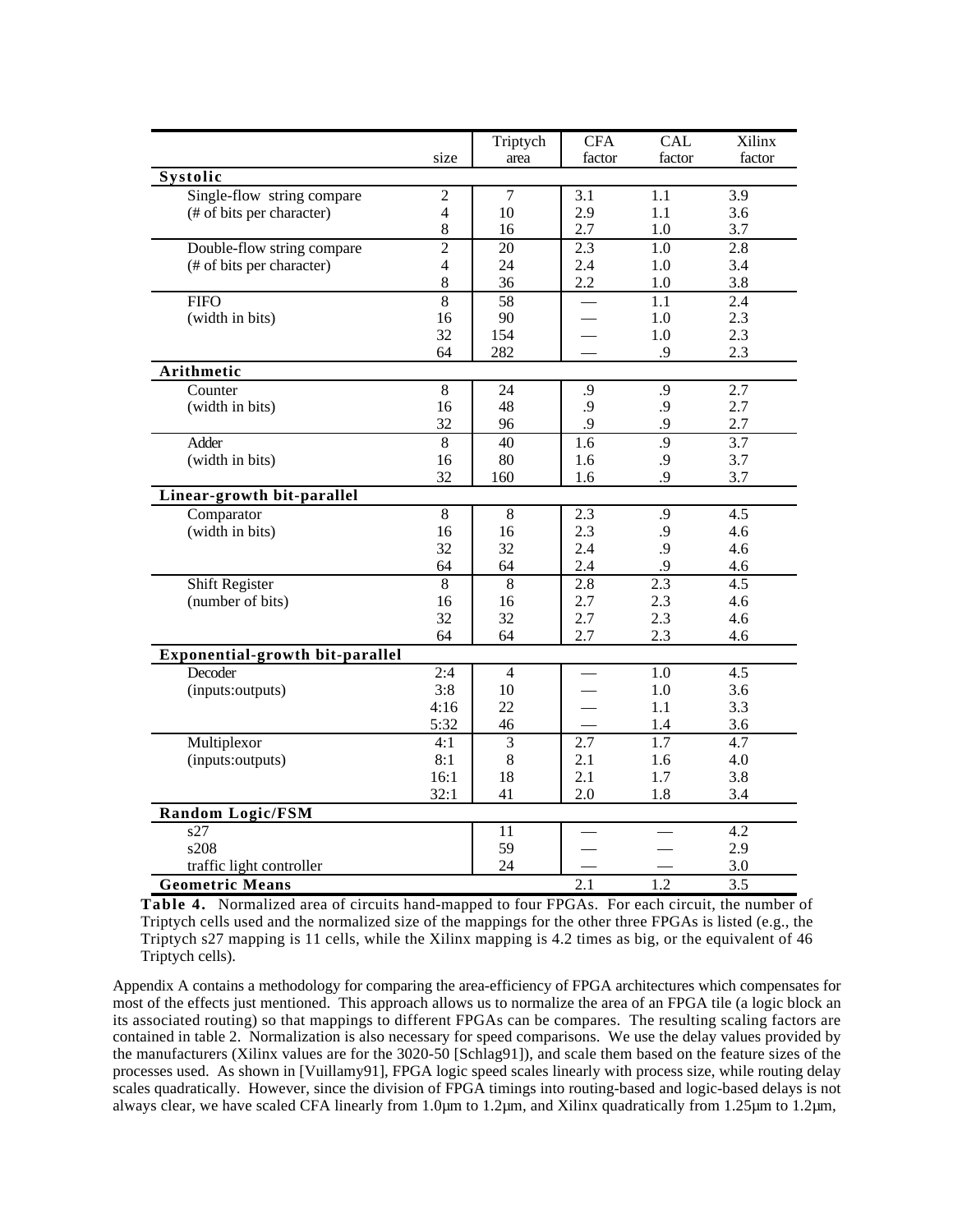both of which are generous to the given FPGAs. For CAL, which has no long-distance routing, all delays were scaled linearly. Table 3 shows the normalization factors calculated for the FPGAs in question.

# **4.1 Summary of mapping results**

Table 4 shows the results of area comparisons using this methodology for a wide range of circuits. They are collected into the following general categories: systolic, arithmetic, linear-growth bit-parallel, exponential-growth bit-parallel, and finite state machines (random logic). The systolic circuits are two versions of a string comparison circuit that computes the "edit distance" of two strings [Lipton85], the two versions differing on whether both strings move or if one is fixed in place, as well as a FIFO [Guibas82]. The arithmetic circuits chosen are a counter with a 4-stage carry look-ahead and an adder with a 2-stage carry look-ahead. The linear-growth bit-parallel circuits (circuits whose interconnection tends to scale linearly with problem size) include a simple equal/not-equal comparison and a shift register, while the exponential-growth bit-parallel circuits are a decoder and a multiplexor. Finally, for the random logic/FSMs, we chose the two smallest ISCAS benchmarks (s27 and s208), as well as the traffic light controller example. Table 5 shows the results of delay comparisons for the circuits of Table 4. Note that these numbers are for circuits mapped to optimize for area, not delay.

|                                 |                | Triptych | <b>CFA</b> | <b>CAL</b> | Xilinx            |
|---------------------------------|----------------|----------|------------|------------|-------------------|
|                                 | size           | speed    | factor     | factor     | factor            |
| Systolic                        |                |          |            |            |                   |
| Single-flow string compare      | $\overline{c}$ | 14.6     | 2.7        | 1.8        | .9                |
| (# of bits per character)       | 4              | 20.9     | 2.2        | 1.7        | .6                |
|                                 | 8              | 33.5     | 1.3        | 1.6        | .6                |
| Double-flow string compare      | $\overline{c}$ | 26.3     | 1.9        | 1.1        | $\boldsymbol{.8}$ |
| (# of bits per character)       | 4              | 31.7     | 1.6        | 1.0        | .8                |
|                                 | 8              | 64.2     | .9         | .7         | .6                |
| <b>FIFO</b>                     |                | 34.0     |            | 3.0        | 1.5               |
| (controller speed only)         |                |          |            |            |                   |
| Arithmetic                      |                |          |            |            |                   |
| Counter                         | 8              | 21.2     | 1.6        | 1.5        | 1.0               |
| (width in bits)                 | 16             | 32.0     | 1.6        | 1.6        | 1.3               |
|                                 | 32             | 53.6     | 1.6        | 1.6        | 1.5               |
| Adder                           | 8              | 42.3     | 1.6        | 1.9        | .9                |
| (width in bits)                 | 16             | 73.9     | 1.4        | 1.8        | .9                |
|                                 | 32             | 137.1    | 1.3        | 1.7        | .9                |
| Linear-growth bit-parallel      |                |          |            |            |                   |
| Comparator                      | 8              | 30.4     | 1.6        | 1.4        | .9                |
| (width in bits)                 | 16             | 60.8     | 1.2        | 1.3        | .9                |
|                                 | 32             | 121.6    | 1.3        | 1.3        | .9                |
|                                 | 64             | 243.2    | 1.2        | 1.3        | .9                |
| Exponential-growth bit-parallel |                |          |            |            |                   |
| Decoder                         | 2:4            | 7.9      |            | 1.3        | 1.0               |
| (inputs:outputs)                | 3:8            | 7.9      |            | 2.3        | 1.3               |
|                                 | 4:16           | 19.0     |            | 1.5        | .7                |
|                                 | 5:32           | 24.0     |            | 1.9        | .8                |
| Multiplexor                     | 4:1            | 7.6      | 3.5        | 3.2        | 1.7               |
| (inputs:outputs)                | 8:1            | 13.9     | 2.7        | 3.1        | 1.5               |
|                                 | 16:1           | 17.7     | 3.0        | 3.9        | 1.7               |
|                                 | 32:1           | 26.5     | 2.9        | 4.3        | 1.5               |
| <b>Geometric Means</b>          |                |          | 1.7        | 1.7        | 1.0               |

**Table 5.** Delay of circuits hand-mapped to 4 FPGAs, in nanoseconds, using normalized delay values. The Triptych column contains actual speed numbers, while the other columns are the factor by which the given FPGA's mapping is slower (or faster) than Triptych's.

Even under the model given above, which for several reasons is biased towards the other FPGAs, Triptych does quite well in both area and speed. For all but the counter, whose CFA mapping is only 10% smaller, Triptych mappings are consistently smaller than CFA mappings, quite often by a factor of 2 or more, and Xilinx mappings are usually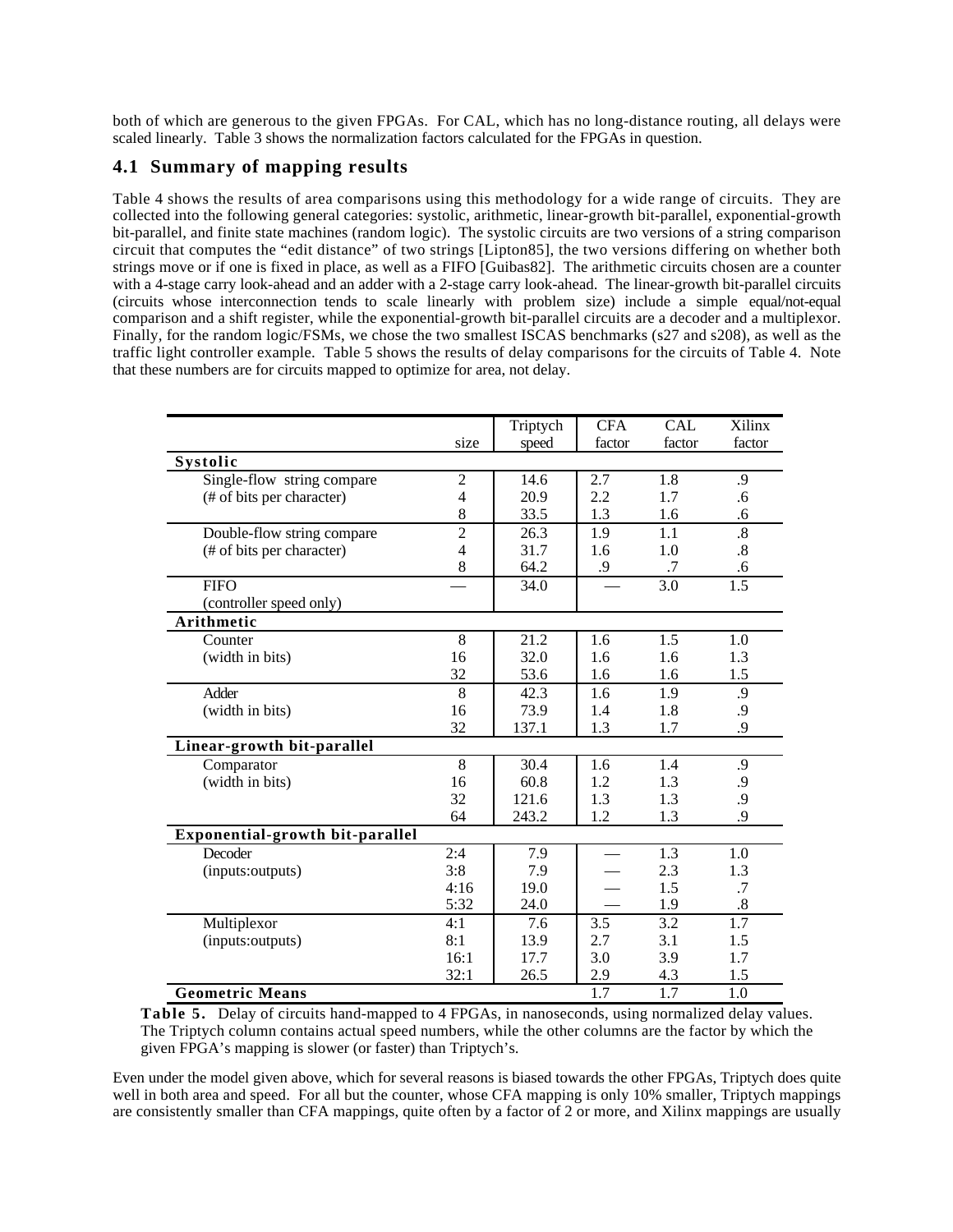three to four times larger. As to CAL mappings, the best are only about 10% smaller than Triptych mappings, with the worst being more than twice as large. At the same time, delays in these circuits are almost always worse, up to a factor of more than 4 in the larger multiplexors. All of these factors indicate that Triptych is a viable architecture. This is especially true since the only FPGA surveyed that comes close to matching Triptych's area efficiency is CAL, which has no global routing facilities. This absence implies that larger, more complex circuits than those surveyed would be more difficult to map to CAL than to Triptych. They will be larger and slower, due to more cells being utilized for routing.

Several more points need to be made about these comparisons. First, the Xilinx mappings are the only ones for which we did not perform the assignment of routing resources. This was due to the complexity of hand-mapping Xilinx routing, and it was simply assumed that the circuit could be routed without leaving unreachable CLBs. This is not always the case in the 3000 series, where large designs often achieve only 50% cell utilization due to the scarcity of resources. Thus, the area numbers for Xilinx should be considered as a lower bound, and the mappings may actually require significantly more space. Since we did not do routing, we have no direct method for measuring the speed of Xilinx circuits. However, by using a routing delay model for Xilinx [Schlag91], we were able to compute estimated routing delay, and these numbers were presented in table 5. Second, since all the circuits were mapped by hand, we were able to use only small examples. No comparisons of large, complex random logic circuits are presented. Third, since FPGAs normally come in families, with the amount of cells in a chip variable, the issue of I/O blocks has been ignored and the circuits mapped to an unbroken plane of cells with no chip edges (except for a few circuits who actually map easier along a chip boundary, in which case an arbitrarily long boundary was assumed).

## **5 Conclusions**

Current FPGA architectures are designed around the philosophy that the architecture must provide a general, arbitrary routing structure, with a strict distinction between logic and routing resources. Unfortunately, this imposes a significant cost, with 90% or more of the chip area dedicated to routing resources. Triptych is a step away from this philosophy, with logic and routing integrated into RLBs, letting the tradeoff between logic and routing be determined on a per-mapping basis. These resources are also optimized for local communication, and are designed to map the structure of typical circuit mappings.

The Triptych philosophy results in an architecture with much better density than standard commercial FPGAs for hand-mapped circuits. Triptych mappings are up to 3.5 times denser than other architectures, and deliver comparable performance. We have also written placement and routing tools, which are described in a companion paper, for the Triptych architecture that are able to take advantage of the features of Triptych. These tools achieve a logic density of 50% across a range of PREP and logic synthesis benchmark circuits. While this density is somewhat less than that of the hand-mapped, regular circuits described here, it reflects our philosophy which shares the RLBs between logic and routing.

Montage takes the Triptych architecture a step further, with an FPGA that completely supports the mapping of asynchronous and interfaced synchronous circuits. This yields an attractive prototyping medium to the researcher and developer of many types of circuits, and demonstrates that FPGAs can be applied to a much broader class of designs than is currently considered.

## **Acknowledgments**

Thanks to Christopher Hébert and the other students of CSE568, Winter quarter 1991 for contributing to the early design phases of the Triptych layout. This research was funded in part by the Defense Advanced Research Projects Agency under Contract N00014-J-91-4041. Gaetano Borriello and Carl Ebeling were supported in part by NSF Presidential Young Investigator Awards. Steven Burns was supported in part by an NSF Young Investigator Award.

## **References**

[Algotronix91] Algotronix Limited, "CAL1024 Preliminary Datasheet", 1991.

[Brunvand91] E. Brunvand, "Implementing Self-Timed Systems with FPGAs", *International Workshop on Field-Programmable Logic and Applications*, Oxford, 1991.

[Concurrent91] Concurrent Logic, Inc., "CFA6006 Field Programmable Gate Array", March 1991.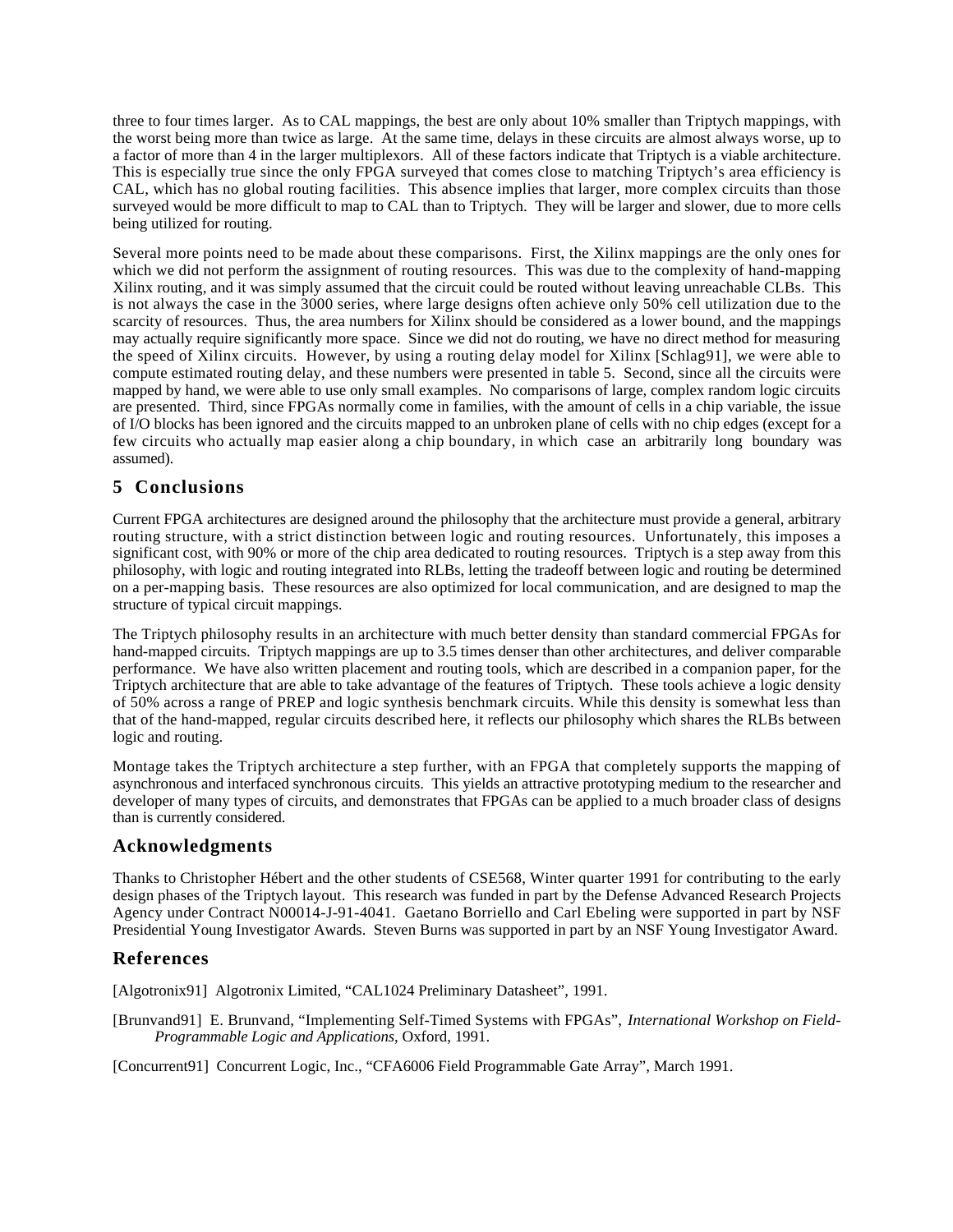- [Ebergen89] J. C. Ebergen, *Translating Programs into Delay-Insensitive Circuits*, Centre for Mathematics and Computer Science, Amsterdam CWI Tract 56, 1989.
- [Furtek91] F. Furtek, Personal communication, October 1991.
- [Guibas82] L. J. Guibas and F. M. Liang, "Systolic Stacks, Queues, and Counters", Second MIT Conference on Advanced Research in VLSI, 1982.
- [Kean91] T. Kean, Personal communication, October 1991.
- [Lipton85] R. J. Lipton and D. Lopresti, "A Systolic Array for Rapid String Comparison", Chapel Hill Conference on VLSI, 1985.
- [Martin89] A. J. Martin, "Programming in VLSI: From Communicating Processes to Delay-Insensitive Circuits", in *UT Year of Programming Institute on Concurrent Programming,* C. A. R. Hoare, Ed. MA: Addison-Wesley, pp. 1-64, 1989.
- [Schlag91] M. Schlag, P. K. Chan, and J. Kong, "Empirical Evaluation of Multilevel Logic Minimization Tools for a Field Programmable Gate Array Technology", International Workshop on Field-Programmable Logic and Applications, Oxford, 1991.
- [Singh90] S. Singh, J. Rose, D. Lewis, K. Chung, and P. Chow, "Optimization of Field-Programmable Gate Array Logic Block Architecture for Speed", Proceedings of the IEEE Custom Integrated Circuits Conference, May 1990.

[Trimberger91] S. Trimberger, Personal communication, October 1991.

[Vuillamy91] J. Vuillamy, Z. G. Vranesic, and J. Rose, "Performance Evaluation and Enhancement of FPGAs", International Workshop on Field-Programmable Logic and Applications, Oxford, September 1991.

[Xilinx91] Xilinx, Inc., "The Programmable Gate Array Data Book", 1991.

#### **Appendix A: Area comparison methodology**

In this paper we presented a comparison of the area efficiency of four different FPGA architectures, based on several representative examples. Automatic tools were not used as this would make the comparison as much about the CAD algorithms as the architectures themselves. Even after eliminating CAD support, performing an architectural comparison between FPGAs is difficult because of complicating factors due to particular implementations. The most significant of these include the manufacturing process, the design rules employed, and the quantity and quality of designer effort. These factors make the straightforward approach of comparing actual chip area inadequate for purposes of architectural comparison. Simply using bits per cell also fails because it assumes that all FPGAs have equal per bit logic complexity, which is not true in current FPGAs (see discussion of table 2 below).

Our approach to architectural comparison is based on the premise that we can normalize cell area (the basic tiling structure in the FPGA) based on the size of the programming bits. There are two assumptions underlying this claim. First, a programming bit should occupy the same area if two different architectures are implemented on the same fabrication line, using the same design rules, and with the same amount of designer expertise and effort. It is not obvious that this is true, since the programming bits may be designed quite differently in different FPGAs. In the case of Triptych, the bits are 7-transistor pseudo-static shift-register cells interconnected in a scan-path, while Xilinx and CAL use 5-transistor static RAM cells (CFA's bit cell implementation is unspecified). However, even with these differences, we claim that the programming logic would take up similar area, due to the fact that the Triptych design can avoid ratioed transistors and use minimum-size devices (there is no feedback inverter to overpower through a pass-gate), and that it does not have the extra area for addressing and decode logic.

The second assumption is that the rest of the cell's logic and routing will scale proportionally to the programming bit cell size. This second assumption can be stated as the following relationship:

| total cell area in process    | total cell area in process    |     |
|-------------------------------|-------------------------------|-----|
| total RAM bit area in process | total RAM bit area in process | (1) |

There are at least two ways in which this assumption may not hold true. First, speed impacts area, and one could design a very small cell using minimum-size devices that would be unreasonably slow. Since speed of programming